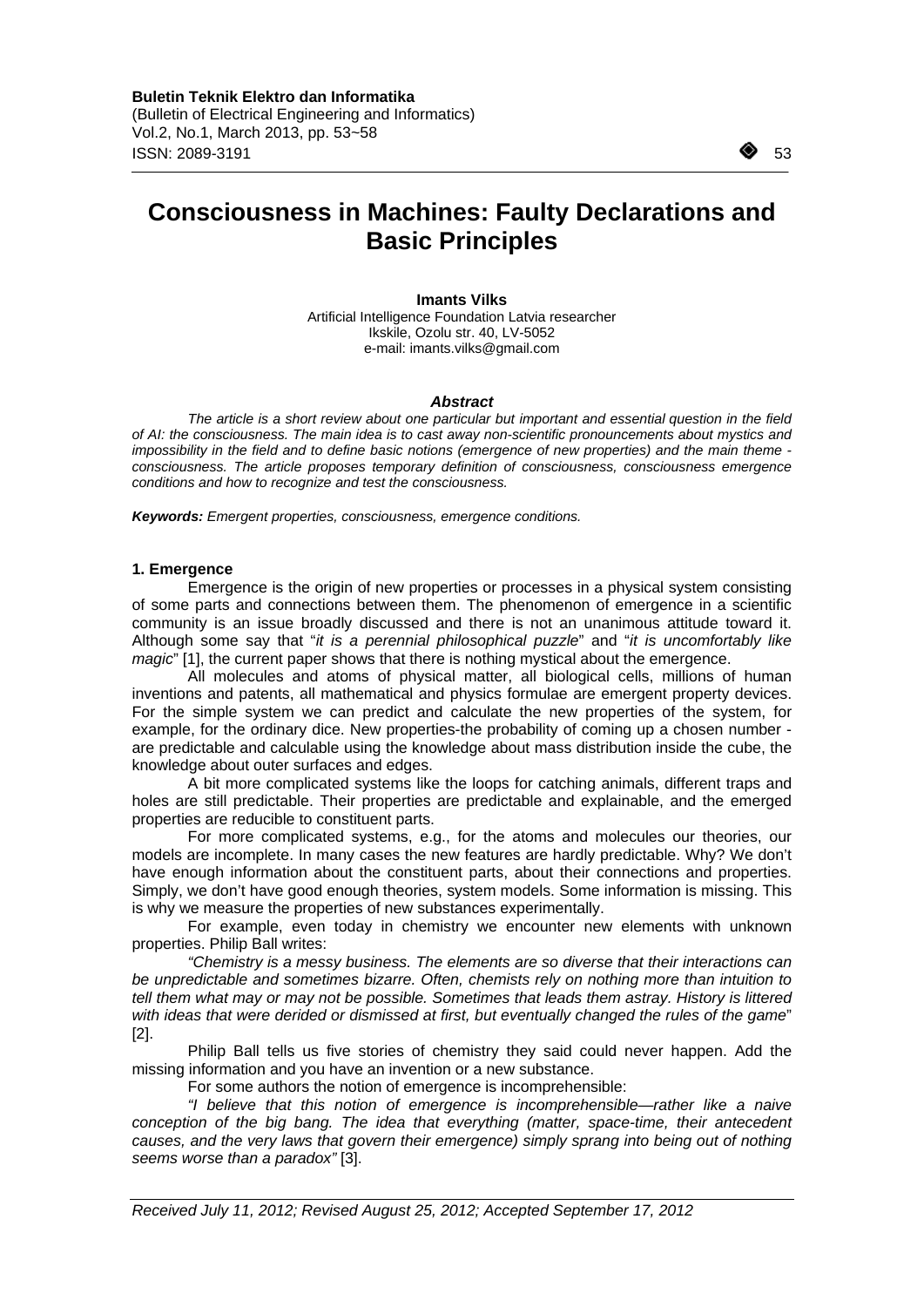# **2. The solution is based on main mathematics and physics principles:**

- always when we have sufficiently good, complete theory or the model of the process, we can predict and calculate the emerged properties. That means, the complexity is reducible to elements, e.g., we can calculate the orbit of a satellite, the mass center of some physical system or the masses of products in a chemical reaction;
- due to the lack of complete physical theory or due to the complexity of mathematical calculations we can't always predict the properties of newly created devices, e.g., the properties of new organic compounds;
- all properties of newly created objects are explicable, reducible to component properties-in accordance with our knowledge about constituent parts.
- incomplete knowledge about constituent parts and their collaboration creates an illusion of mystical experience [3].

# **3. Example**

In an electronic generator sinusoidal oscillations emerge when necessary physical conditions and connections are realized. The oscillation **emergence conditions** are:

- power amplification, i.e., power of oscillations at the output is about known amount bigger than the power at the input;
- frequency selective element, e.g., appropriate resistor-capacitor (RC) or inductancecapacitor (LC) circuit resonating at some frequency;
- positive feedback, i.e., some determined part of the output signal is correctly (in a right phase, i.e., in such a way that output signal, added to the input increases the output signal amplitude) fed back to the input;
- non-linear element (or circuit, i.e., the connection of some elements) providing constant output amplitude.

How do the oscillations emerge? All electrical circuit elements have thermal (and other specific-vacuum tube or transistor) noise at their terminals. At the moment when all emergence conditions are fulfilled noise at the input of the system is amplified, some part from it is fed back to input, summed together with the input noise, and amplified again. Exponential growth of the noise level sets in.

At the same time frequency selective circuit passes the noise signals corresponding to its resonance frequency and attenuates the other signals. At that time sinusoidal oscillations gradually grow out (are filtered out) from the noise and increase exponentially. We can say emerge. Amplitude, frequency, rise time and all other parameters (output power, noise level, non-linearity) are calculable and measurable-they are determined by circuit's elements.

Is this complexity irreducible? Often, if we don't have sufficiently complete model of the system, it seems so. In this case we have a sufficiently complete mathematical model and we can reduce emergence of oscillations to constituent parts.

If we take a Furrier transform from the amplifier's output signal we find that the output noise consists of infinite number of sinusoids with different amplitudes and phases. After the amplifier is switched on (everything properly connected and power supply is on) the sinusoids near the resonance frequency are amplified but the sinusoids with other frequencies are attenuated. In this way the pure sinusoidal signal at the output emerges.

All properties of the output signal are reducible to elements properties, but they are not equal to elements properties. Like the sum  $5 = 2+3$ . It is reducible to elements 2 and 3 but is not equal.

The elements determine the output signal parameters, the parameters can be calculated. Even the very fact of emergence of oscillations is **reducible to elements properties**. In radio engineering the set of these properties is called '**generation conditions'** (the 4 conditions above) and they are exactly describable.

# **4. Consciousness**

Human knowledge about consciousness has developed synchronous with our knowledge in biology and computer science. The British psychologist Stuart Sutherland (1927- 1998) wrote:

54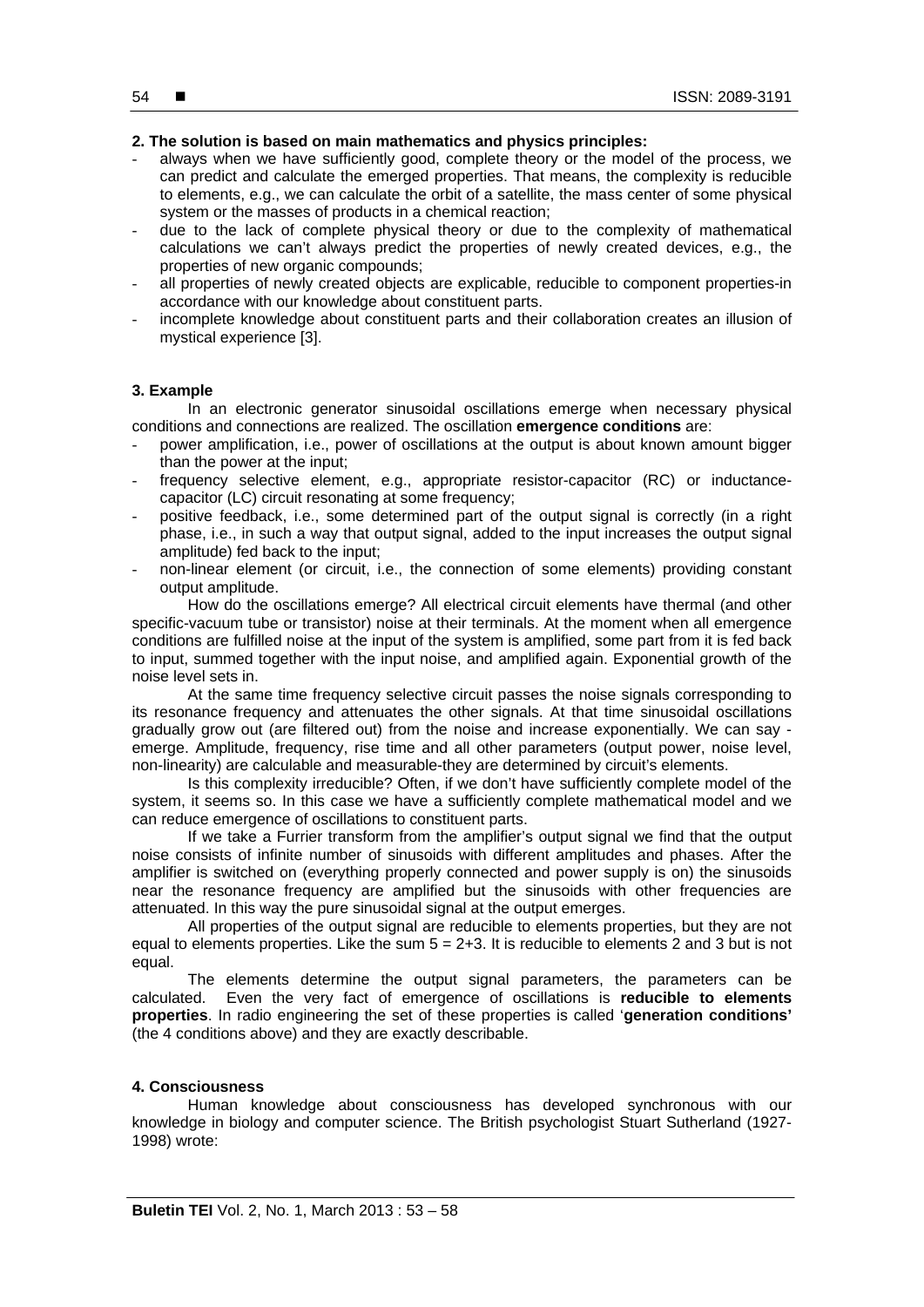"*Consciousness is a fascinating but elusive phenomenon: it is impossible to specify*  what it is, what it does, or why it has evolved. Nothing worth reading has been written on it." [4].

In recent years in thinking about consciousness we can observe two big and partially overlapping directions:

knowledge gained by classifying known facts and features, defining and combining the new ones, and discussing their features;

knowledge based on accomplished work. In the first direction vagueness, ambiguity and some mystics is easy to find.

In Wikipedia consciousness is defined: "*Consciousness is a term that refers to the relationship between the mind and the world with which it interacts*".

Some other definitions are simply tautological: Consciousness is "*the state or fact of being conscious of an external object, state, or fact"* [5].

Obscure pronouncements about consciousness are common:

*"Arranging atoms in a certain way appears to bring consciousness into being. And this fact is among the deepest mysteries given to us to contemplate*…

*Perhaps the emergence of consciousness is simply incomprehensible in human terms…*

*But couldn't a mature neuroscience nevertheless offer a proper explanation of human consciousness in terms of its underlying brain processes? We have reasons to believe that reductions of this sort are neither possible nor conceptually coherent. Nothing about a brain, studied at any scale (spatial or temporal), even suggests that it might harbor consciousness*." [3].

For some the consciousness is a miracle and mystery:

*"At some point in the development of certain complex organisms, however, consciousness emerges. This miracle does not depend on a change of materials — for you and I are built of the same atoms as a fern or a ham sandwich. Rather, it must be a matter of organization. Arranging atoms in a certain way appears to bring consciousness into being. And this fact is among the deepest mysteries given to us to contemplate.*" [3].

Jeff Hawkins characterizes the situation:

"…*most people think consciousness is some kind of magical sauce that is added on top of the physical brain. You've got a brain, made of cells, and you pour consciousness, this magical sauce, on it, and that's the human condition. In this view, consciousness is a mysterious entity separate from brains. That's why zombies have brains but they don't have consciousness. They have all the mechanical stuff, neurons and synapses, but they don't have the special sauce*." [6], p.195.

This situation will last until AI researchers will manage to get some system conscious (at the beginning-in some special fields) and we will recognize the consciousness in it.

# **What is consciousness?**

Jeff Hawkins explains:

"*We can be certain that however consciousness is defined, memory and prediction play crucial roles in creating it... Your cortex creates a model of the world in its hierarchical memory. Thoughts are what occur when this model runs on its own; memory recall leads to predictions, which act like sensory inputs, which lead to new memory recall, and so on. Our most contemplative thoughts are not driven by or even connected to the real world; they are purely a creation of our model. We close our eyes and seek quiet so that our thinking will not be interrupted by sensory input. Of course our model was originally created by exposure to the real world through our senses, but when we plan and think about the world, we do so via the cortical model, not the world itself.* [6], p.199. (bold –I.V.).

*To the cortex, our bodies are just part of the external world. Remember, the brain is in a quiet and dark box. It knows about the world only via the patterns on the sensory nerve fibers. From the brain's perspective as a pattern device, it doesn't know about your body any differently than it knows about the rest of the world. There isn't a special distinction between where the*  body ends and the rest of the world begins. But the cortex has no ability to model the brain itself *because there are no senses in the brain. Thus we can see why our thoughts appear independent of our bodies, why it feels like we have an independent mind or soul. The cortex builds a model of your body but it can't build a model of the brain itself. Your thoughts, which are*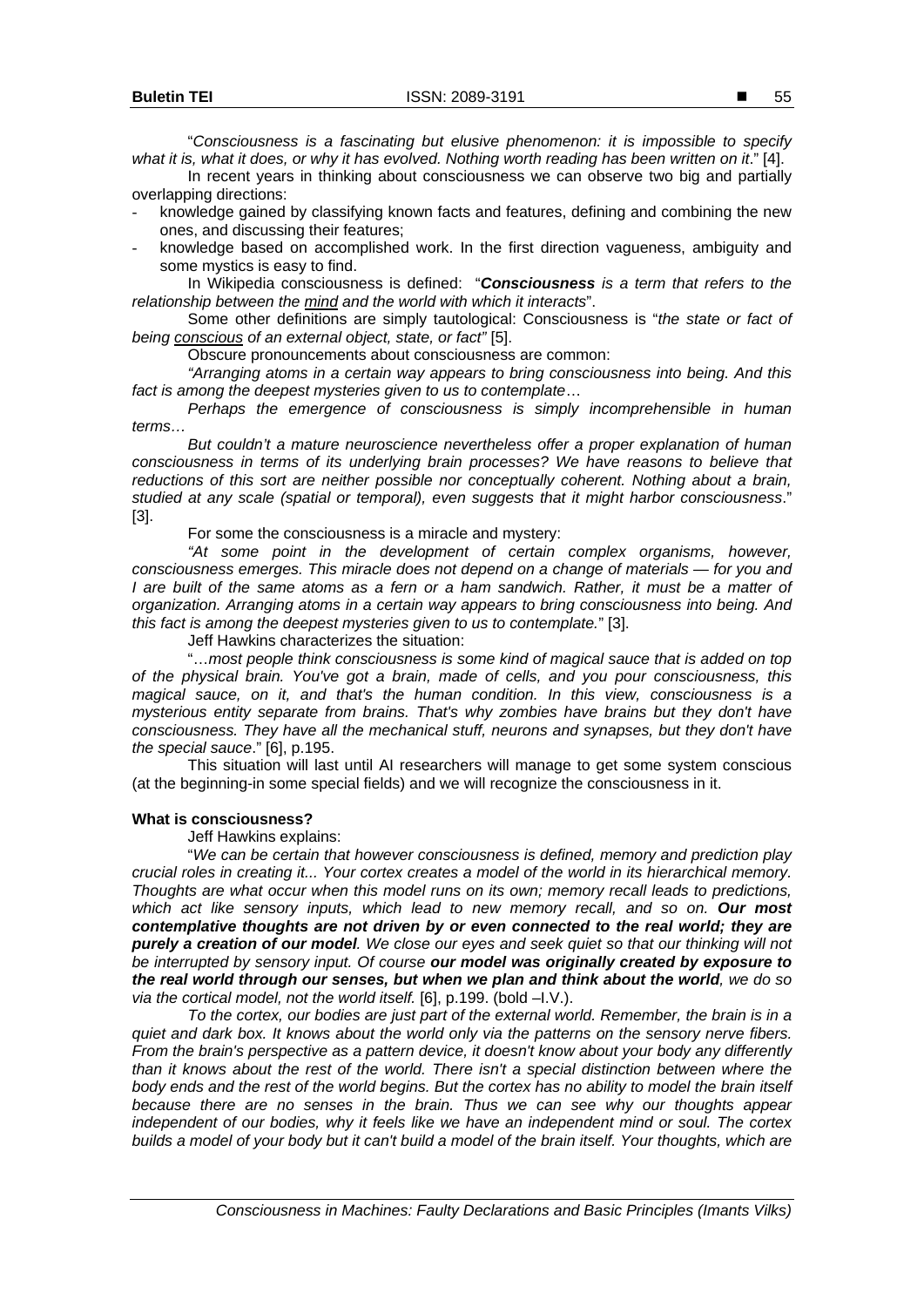located in the brain, are physically separate from the body and the rest of the world. Mind is *independent of body, but not of brain.* [6], p.200.

*Your understanding of the world and your responses to it are based on predictions coming from your internal model. At any moment in time, you can directly sense only a tiny part of your world. That tiny part dictates what memories will be invoked, but it isn't sufficient on its own to build the whole of your current perception*". [6], p.202.

## **5. Definition**

Using existing knowledge we can create a temporary definition of consciousness. **Consciousness is a stream of previously accumulated experience in which the physical entity called oneself cooperates with environment in different situations of life. This is achieved by arousing groups of neurons in which previous experience is stored.** 

Previous experience is a sum of many signal streams: external audio, visual, touch, thermal, scent and inner body (emotional and somato-sensory) signals. They all are remembered **in sum**, i.e., they create rich and colorful pictures about past events.

**In order to create the memories about past situations, those situations must be remembered. Remembering is formed in higher cortical regions by filtering out the most essential features of current events.** 

Just this is what is being stopped by anesthesia: back propagation, i.e., creating the material for storing in memory. Experiments described by Alkire et al. 2008 in "Consciousness and Anesthesia" suggest that:

*"Consciousness vanishes when anesthetics produce functional disconnection in this posterior complex, interrupting cortical communication and causing a loss of integration; or when they lead to bistable, stereotypic responses, causing a loss of information capacity. Thus, anesthetics seem to cause unconsciousness when they block the brain's ability to integrate information."* [7].

## Linda Geddes writes:

*"EEG studies on anesthetized animals suggest it is the backwards signal between these areas that is lost when they are knocked out."*

"*Both propofol and the inhaled anesthetic sevoflurane inhibited the transmission of feedback signals from the frontal cortex in anesthetized surgical patients. The backwards signals recovered at the same time as consciousness returned* ."

*"In 'global workspace' theory, incoming sensory information is first processed locally in separate brain regions without us being aware of it. We only become conscious of the experience if these signals are broadcast to a network of neurons spread through the brain, which then start firing in synchrony.* 

*The idea has recently gained support from recordings of the brain's electrical activity using electroencephalograph (EEG) sensors on the scalp, as people are given anesthesia. This*  has shown that as consciousness fades there is a loss of synchrony between different areas of *the cortex - the outermost layer of the brain important in attention, awareness, thought and memory"*

At the deepest levels of anesthesia *…"Long-distance communication seems to be blocked, so the brain cannot build the global workspace. It's like the message is reaching the mailbox, but no one is picking it up*." [8].

#### **6. Emergence conditions**

The necessary physical conditions for emergence of consciousness are:

- 1. Memories from previous experience, in which a physical entity we call 'individual' plays the main role: receives the signals from external world and reacts on environmental stimuli. Most of the experience must be gained by learning, not to be pre-programmed. Why? Only by learning the acquired experience will be connected to machine's sensor and actuator neurons.
- 2. Neural program which builds the models of external world and predicts future events and actions of itself [6], pp. 87-97.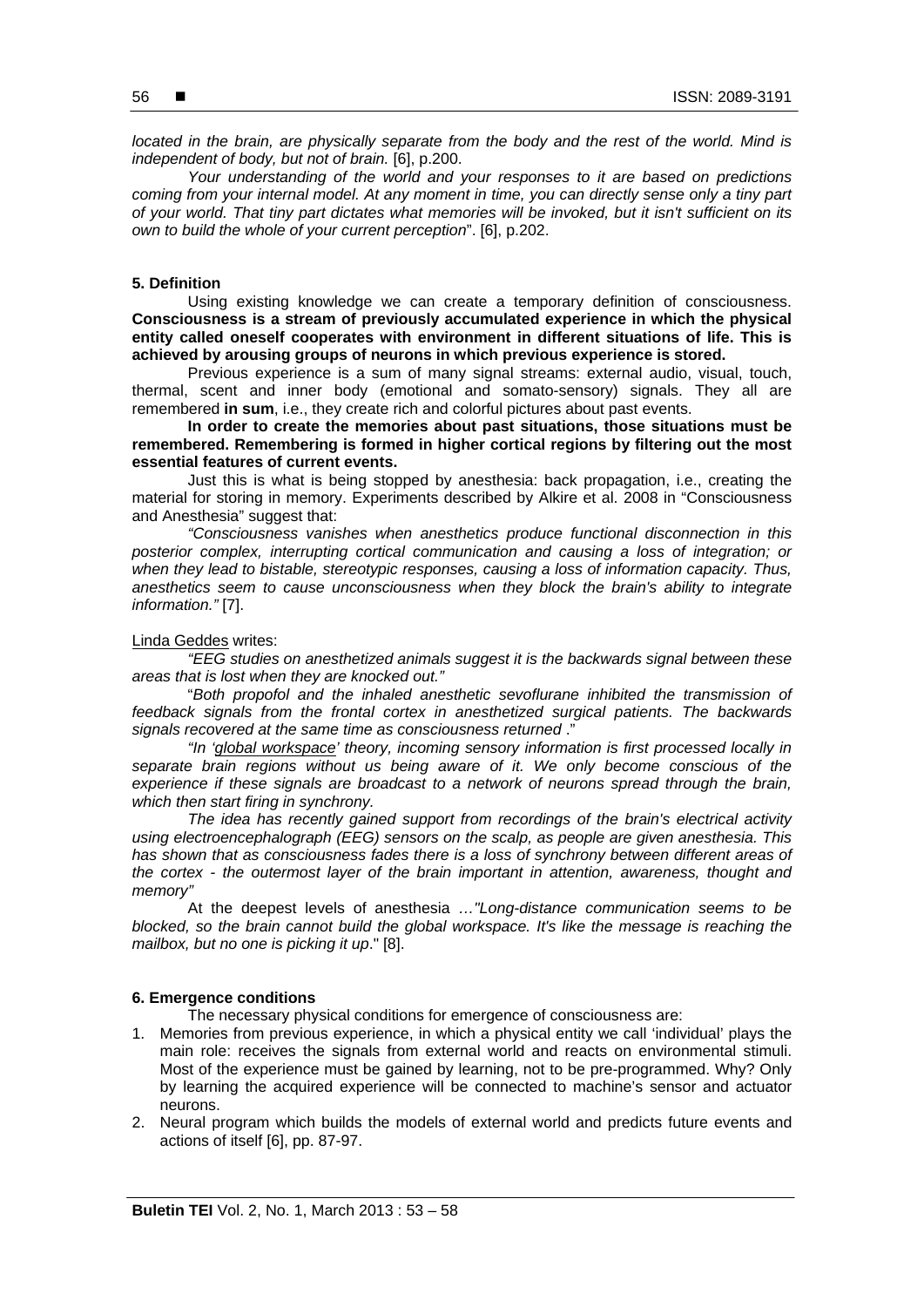- 3. Neural program which compares different previous actions and chooses the most appropriate action for the situation at a moment. In order to choose the best action the target function or the action prize-list for different external situations must be introduced or created by individual experience.
- 4. External stimuli initiating the stream of memories.

All neural reinforcement learning programs create external world 'maps', accumulate external world reactions, predict future events and choose the best action for the current situation. In simplest cases they miss two essential things: they don't create the notion of acting subject - as a part of external world (see quote [6] p. 200 and 202 above) and, second, they create very simple models (e.g., action-reaction pairs) of external world. These two things can be more or less elaborated, outspoken and, accordingly, the consciousness is more or less outspoken and noticeable for the outside observer.

Humans have developed special symbols and languages (physics, mathematics, ordinary languages) and created special world models (theories) for describing and predicting the external world processes. This is why we say that humans are the most intelligent beings in our world.

#### Hawkins writes:

*"When a ball is thrown, three things happen. Thirst, the appropriate memory is*  automatically recalled by the sight of the ball. Second, the memory actually recalls a temporal *sequence of muscle commands. And third, the retrieved memory is adjusted as it is recalled to*  accommodate the particulars of the moment, such as the ball's actual path and the position of *your body. The memory of how to catch the ball was not programmed into your brain; it was learned over the years of repetitive practice, and it is stored, not calculated, in your neurons".*  [6], p.69.

Aleksander and Dunmall have described similar 5 conditions:

*"Let A be an agent in a sensorily-accessible world S. For A to be conscious of S it is necessary that:* 

*Axiom 1 (Depiction): A has perceptual states that depict parts of S.* 

*Axiom 2 (Imagination): A has internal imaginational states that recall parts of S or fabricate Slike sensations.* 

*Axiom 3 (Attention): A is capable of selecting which parts of S to depict or what to imagine.* 

*Axiom 4 (Planning): A has means of control over imaginational state sequences to plan actions. Axiom 5 (Emotion): A has additional affective states that evaluate planned actions and determine the ensuing action."* [9].

Consciousness is a gradual quality, which can be more or less outspoken and, therefore, more or less recognizable. From information theory axiom "any information processing system's output is restricted by the information previously gathered and by the information generated inside" follows: **machine or robot will show more or less consciousness in accordance with its sensory experience**.

For example, chess-playing programs and other cognitive systems with self-awareness mechanisms, where "a *system is continuously generating meanings from continuously updated self-models*" [10] are only partly self-conscious. If not humanlike, we will not recognize the consciousness in the machine.

# **7. How we will recognize the consciousness?**

#### By Turing test.

Jeff Hawkins challenges the Turing test suitability for consciousness tests and offers the machine's ability to make predictions instead: *"We can now see where Alan Turing went wrong. Prediction, not behavior, is the proof of intelligence."* [6], p.105.

This argument is right-finding out the most essential feature of consciousness is obligatory step. But in any case in order to test the machine, some questions and behavioral test will be necessary.

Temporarily we have to stay at the Turing test looking for answers indicating that the machine has built-in models ([6], pp. 6 and 225) of external world and itself, makes predictions